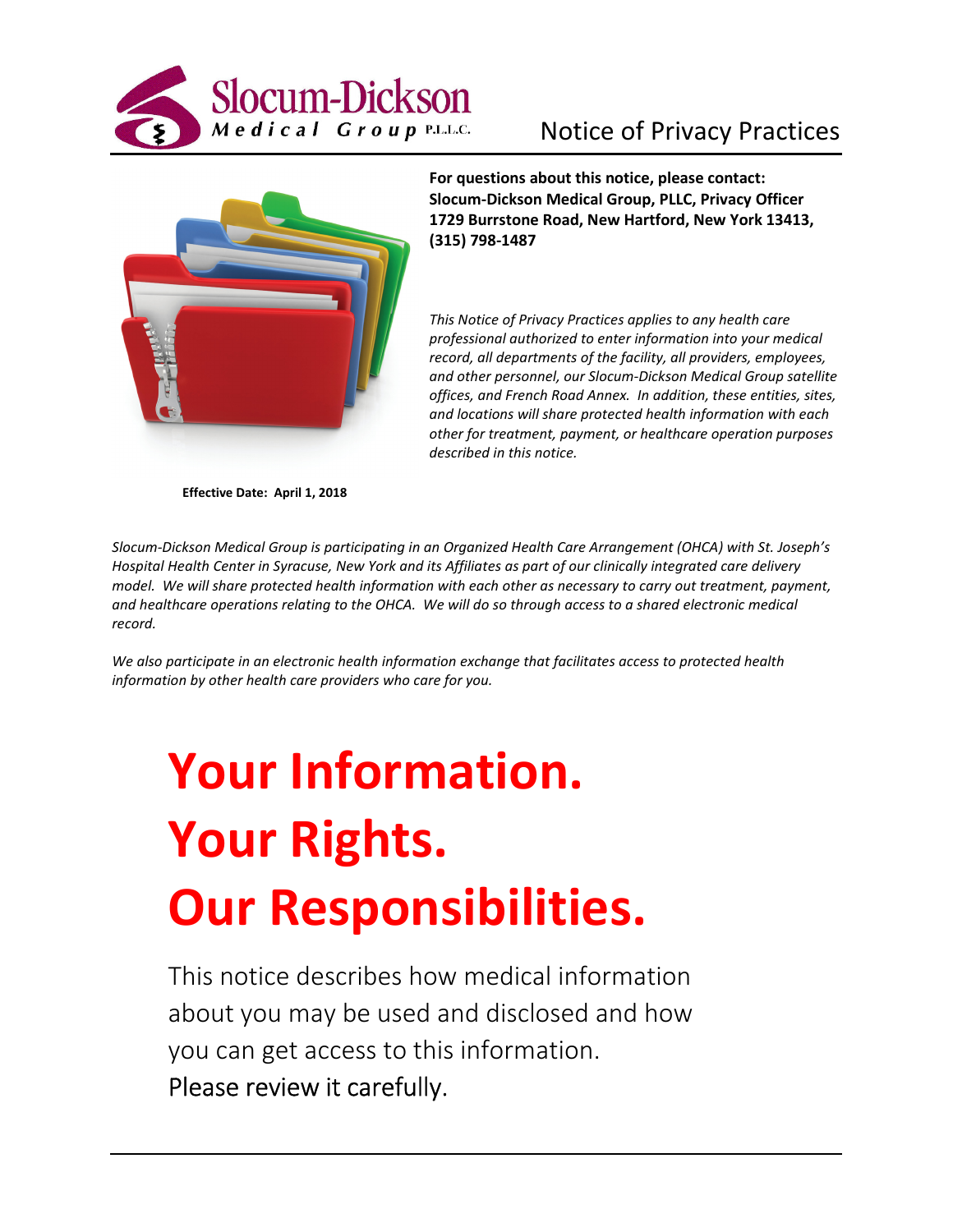Ī

When it comes to your health information, you have certain rights. This section explains your rights and some of our responsibilities to help you.

| Get an electronic or<br>paper copy of your<br>medical record | You can ask to see or get an electronic or paper copy of your<br>medical record and other health information we have about you<br>from our Release of Information Department.<br>We will provide a copy or a summary of your health information,<br>usually within 30 days of your request. We may charge a reasonable,<br>cost-based fee as permitted by New York State law. Please contact<br>our Release of Information Department to make a request. We may<br>deny your request in certain, very limited circumstances. If you are<br>denied access to health information, you may request that the<br>denial be reviewed. |
|--------------------------------------------------------------|---------------------------------------------------------------------------------------------------------------------------------------------------------------------------------------------------------------------------------------------------------------------------------------------------------------------------------------------------------------------------------------------------------------------------------------------------------------------------------------------------------------------------------------------------------------------------------------------------------------------------------|
| Ask us to amend<br>your medical record                       | You can ask us to amend health information about you that you<br>think is incorrect or incomplete. Please direct all requests for<br>amendments to the Privacy Officer.<br>We may say "no" to your request, but we'll tell you why in writing<br>within 60 days.                                                                                                                                                                                                                                                                                                                                                                |
| Request<br>confidential<br>communications                    | You can ask us to contact you in a specific way (for example, home<br>$\bullet$<br>or office phone) or to send mail to a different address.<br>We will say "yes" to all reasonable requests.                                                                                                                                                                                                                                                                                                                                                                                                                                    |
| Ask us to limit what<br>we use or share                      | You can ask us not to use or share certain health information for<br>$\bullet$<br>treatment, payment, or our operations. We are not required to<br>agree to your request, and we may say "no" if it would affect your<br>care.<br>If you pay for a service or health care item out-of-pocket in full, you<br>can ask us not to share that information for the purpose of<br>payment or our operations with your health insurer. We will say<br>"yes" unless a law requires us to share that information.                                                                                                                        |
| Get a list of those<br>with whom we've<br>shared information | You can ask for a list (accounting) of the times we've shared your<br>health information for six years prior to the date you ask, who we<br>shared it with, and why.<br>We will include all the disclosures except for those about treatment,<br>payment, and health care operations, and certain other disclosures<br>(such as any you asked us to make). We'll provide one accounting a<br>year for free but will charge a reasonable, cost-based fee if you ask<br>for another one within 12 months.                                                                                                                         |
| Get a copy of this<br>privacy notice                         | You can ask for a paper copy of this notice at any time, even if you<br>have agreed to receive the notice electronically. We will provide you<br>with a paper copy promptly. You may also view this notice on our<br>website at www.sdmg.com.                                                                                                                                                                                                                                                                                                                                                                                   |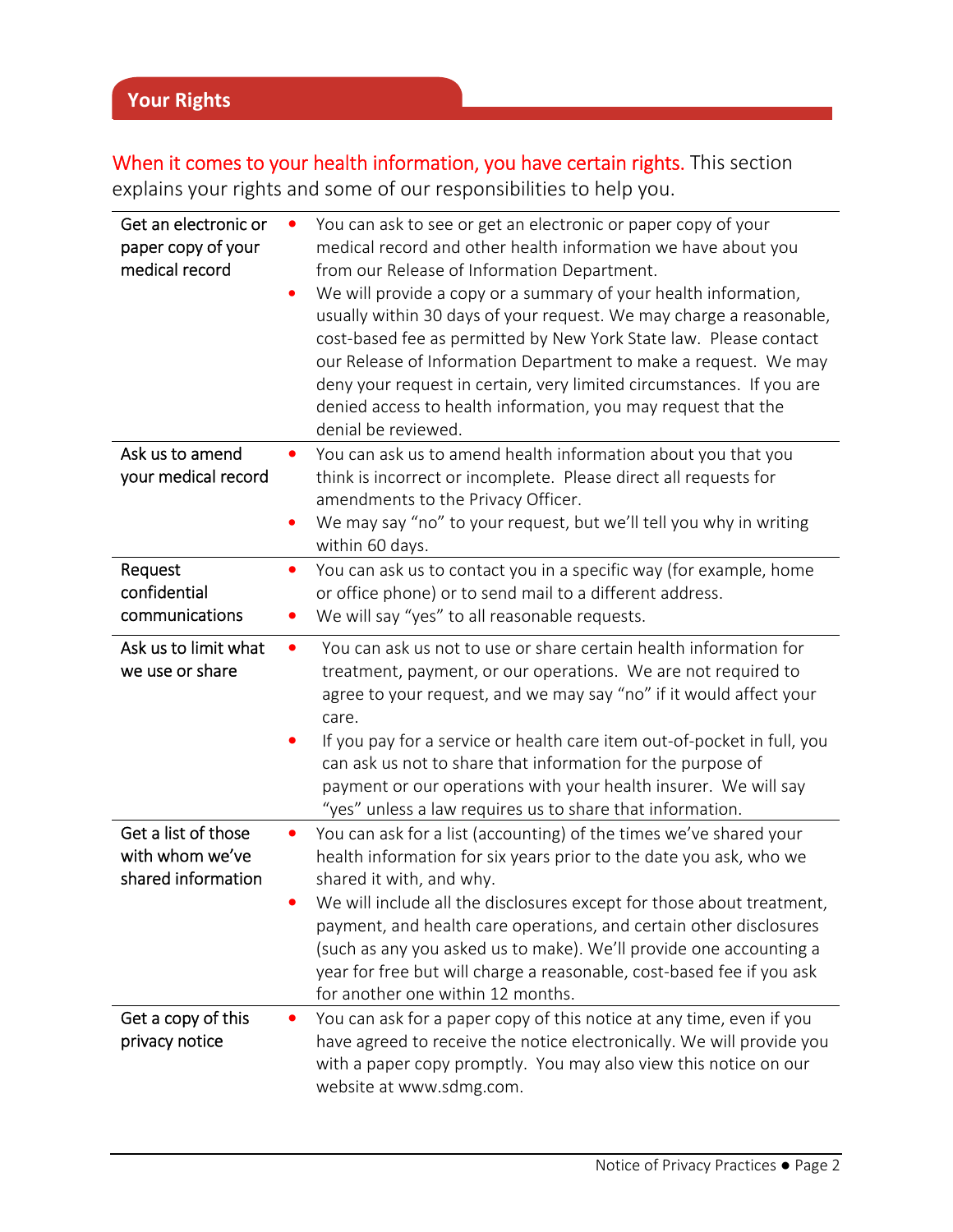| Choose someone to<br>act for you            | If you have made someone your healthcare agent under a healthcare<br>proxy or granted someone a power of attorney or if someone is your legal                  |
|---------------------------------------------|----------------------------------------------------------------------------------------------------------------------------------------------------------------|
|                                             | guardian, that person can exercise your rights and make choices about<br>your health information provided legal requirements are met.                          |
|                                             | Please provide us with the appropriate documentation and we will confirm                                                                                       |
|                                             | the person has this authority and can act for you before we take any<br>action.                                                                                |
| File a complaint if<br>you feel your rights | You can file a complaint if you feel we have violated your rights by<br>contacting our Privacy Officer at 1729 Burrstone Road, New Hartford, New               |
| are violated                                | York 13413 or (315) 798-1487.                                                                                                                                  |
|                                             | You can file a complaint with the U.S. Department of Health and Human<br>$\bullet$<br>Services Office for Civil Rights by sending a letter to Centralized Case |
|                                             | Management Operations, 200 Independence Avenue, S.W., Washington,                                                                                              |
|                                             | D.C. 20201, calling 1-877-696-6775, or visiting                                                                                                                |
|                                             | www.hhs.gov/ocr/privacy/hipaa/complaints/.                                                                                                                     |
|                                             | We will not retaliate against you for filing a complaint.                                                                                                      |

## **Your Choices**

**Your Rights**

**For certain health information, you can tell us your choices about what we share.** If you have a clear preference for how we share your information in the situations described below, talk to us. Tell us what you want us to do, and we will follow your instructions.

| In these cases, you<br>have both the right<br>and choice to tell us | Share your information with your family, close friends, or others involved<br>in your care.<br>Share information in a disaster relief situation.                                                                                                                                               |  |  |
|---------------------------------------------------------------------|------------------------------------------------------------------------------------------------------------------------------------------------------------------------------------------------------------------------------------------------------------------------------------------------|--|--|
| to:                                                                 | If you are not able to tell us your preference, for example if you are<br>unconscious, we may go ahead and share your information if we believe it is in<br>your best interest. We may also share your information when needed to lessen<br>a serious and imminent threat to health or safety. |  |  |
| In these cases we                                                   | Marketing purposes                                                                                                                                                                                                                                                                             |  |  |
| never share your                                                    | Sale of your information<br>$\bullet$                                                                                                                                                                                                                                                          |  |  |
| information unless<br>you give us written<br>permission:            | Most sharing of psychotherapy notes<br>$\bullet$                                                                                                                                                                                                                                               |  |  |
| In the case of<br>fundraising:                                      | For fundraising efforts, when you receive a fundraising request, you have<br>$\bullet$<br>the choice to opt out from further communications.                                                                                                                                                   |  |  |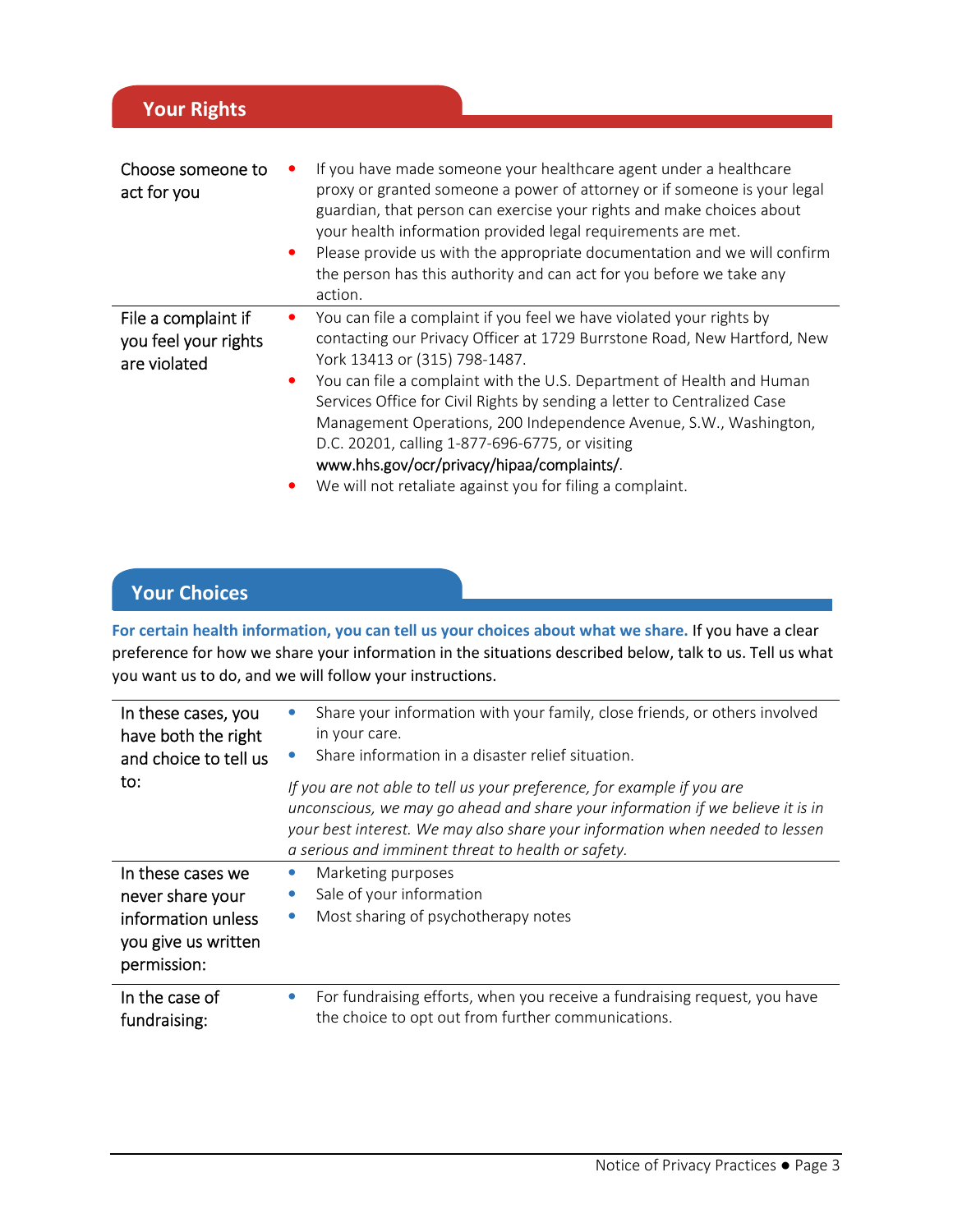How do we typically share your health information? We typically use or share your health information in the following ways:

| Treat you                 | We can use your health information and<br>share it with other professionals who are<br>treating you.                                                | <b>Example:</b> A doctor treating you for an<br>injury asks another doctor about your<br>overall health condition.             |
|---------------------------|-----------------------------------------------------------------------------------------------------------------------------------------------------|--------------------------------------------------------------------------------------------------------------------------------|
| Run our<br>organization   | We can use and share your health<br>information to run our operations,<br>improve your care, and contact you when<br>necessary.                     | <b>Example:</b> We use health information<br>about you to manage your treatment<br>and services.                               |
| Bill for your<br>services | We can use and share your health<br>information to bill and get payment from<br>health plans or other entities, including<br>Workers' Compensation. | <b>Example:</b> We give information about<br>you to your health insurance plan so it<br>will pay for services provided to you. |

We will provide special privacy and confidentiality considerations, as required by New York State and Federal law and regulations, for:

- HIV related-information Genetic information
- 
- Mental health information
- 
- Substance abuse Certain information related to minors

### *How else can we use or share your health information?*

*We are allowed or required to share your information in other ways – usually in ways that contribute to the public good, such as public health and research. We have to meet many conditions in the law before we can share your information for these purposes. For more information please visit: www.hhs.gov/ocr/privacy/hipaa/understanding/consumers/index.html.* 

| Help with public<br>health and safety | We can share health information about you for certain situations<br>such as: |  |  |
|---------------------------------------|------------------------------------------------------------------------------|--|--|
| <b>issues</b>                         | Preventing disease                                                           |  |  |
|                                       | Helping with product recalls<br>$\bullet$                                    |  |  |
|                                       | Reporting adverse reactions to medications                                   |  |  |
|                                       | Reporting suspected abuse, neglect, or domestic violence<br>$\bullet$        |  |  |
|                                       | Preventing or reducing a serious threat to anyone's health or<br>٠           |  |  |
|                                       | safety                                                                       |  |  |
| Do research                           | We can use or share your information for health research.                    |  |  |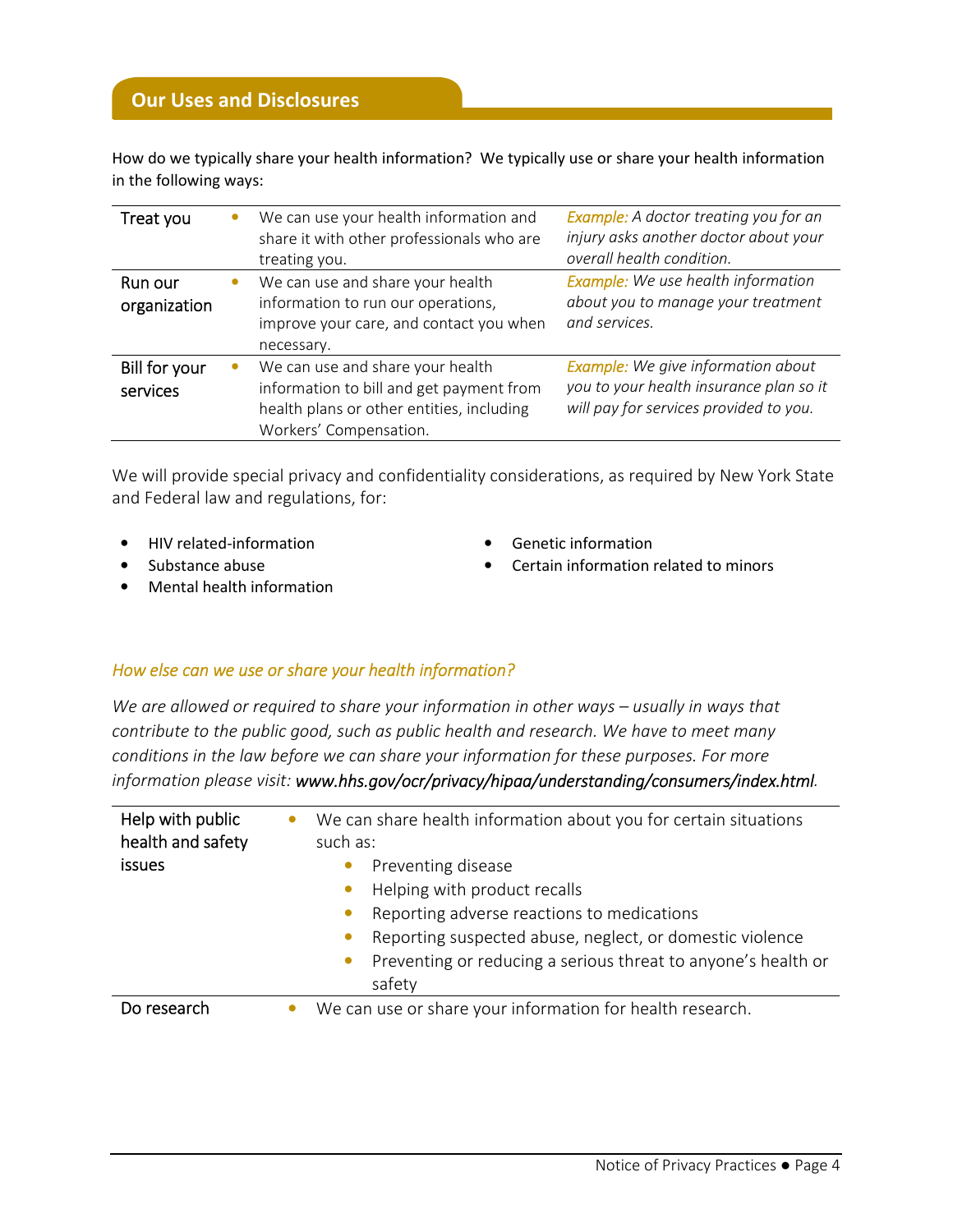# **Our Uses and Disclosures**

| Comply with the law                                                                       | $\bullet$ | We will share information about you if state or federal laws require<br>it, including with the Department of Health and Human Services if it<br>wants to see that we're complying with federal privacy law.                                                                                                                                                                                                                                                                                                                                                                                                                                                                                                                                                                                  |  |  |  |
|-------------------------------------------------------------------------------------------|-----------|----------------------------------------------------------------------------------------------------------------------------------------------------------------------------------------------------------------------------------------------------------------------------------------------------------------------------------------------------------------------------------------------------------------------------------------------------------------------------------------------------------------------------------------------------------------------------------------------------------------------------------------------------------------------------------------------------------------------------------------------------------------------------------------------|--|--|--|
| Respond to organ<br>and tissue donation<br>requests                                       |           | We can share health information about you with organ<br>procurement organizations.                                                                                                                                                                                                                                                                                                                                                                                                                                                                                                                                                                                                                                                                                                           |  |  |  |
| Work with a<br>medical examiner or<br>funeral director                                    |           | We can share health information with a coroner, medical examiner,<br>or funeral director when an individual dies.                                                                                                                                                                                                                                                                                                                                                                                                                                                                                                                                                                                                                                                                            |  |  |  |
| Address workers'<br>compensation, law<br>enforcement, and<br>other government<br>requests |           | We can use or share health information about you:<br>For workers' compensation claims<br>$\bullet$<br>For law enforcement purposes or with a law enforcement<br>$\bullet$<br>official<br>With health oversight agencies for activities authorized by<br>$\bullet$<br>law<br>For special government functions such as military, national<br>$\bullet$<br>security, and presidential protective services                                                                                                                                                                                                                                                                                                                                                                                       |  |  |  |
| Respond to lawsuits<br>and legal actions                                                  |           | We can share health information about you:<br>In response to a court or administrative order, or in response<br>$\bullet$<br>to a subpoena, warrant, summons, or similar process.<br>To identify or locate a suspect, fugitive, material witness or<br>$\bullet$<br>missing person.<br>In relation to the victim of a crime, if under certain limited<br>$\bullet$<br>circumstances, we are unable to obtain the person's<br>agreement.<br>In relation to a death we believe may be the result of<br>$\bullet$<br>criminal conduct.<br>In relation to criminal conduct at our facility.<br>$\bullet$<br>In emergency situations to report a crime, the location of the<br>$\bullet$<br>crime or victims, or the identity, description, or location of<br>the person who committed the crime. |  |  |  |